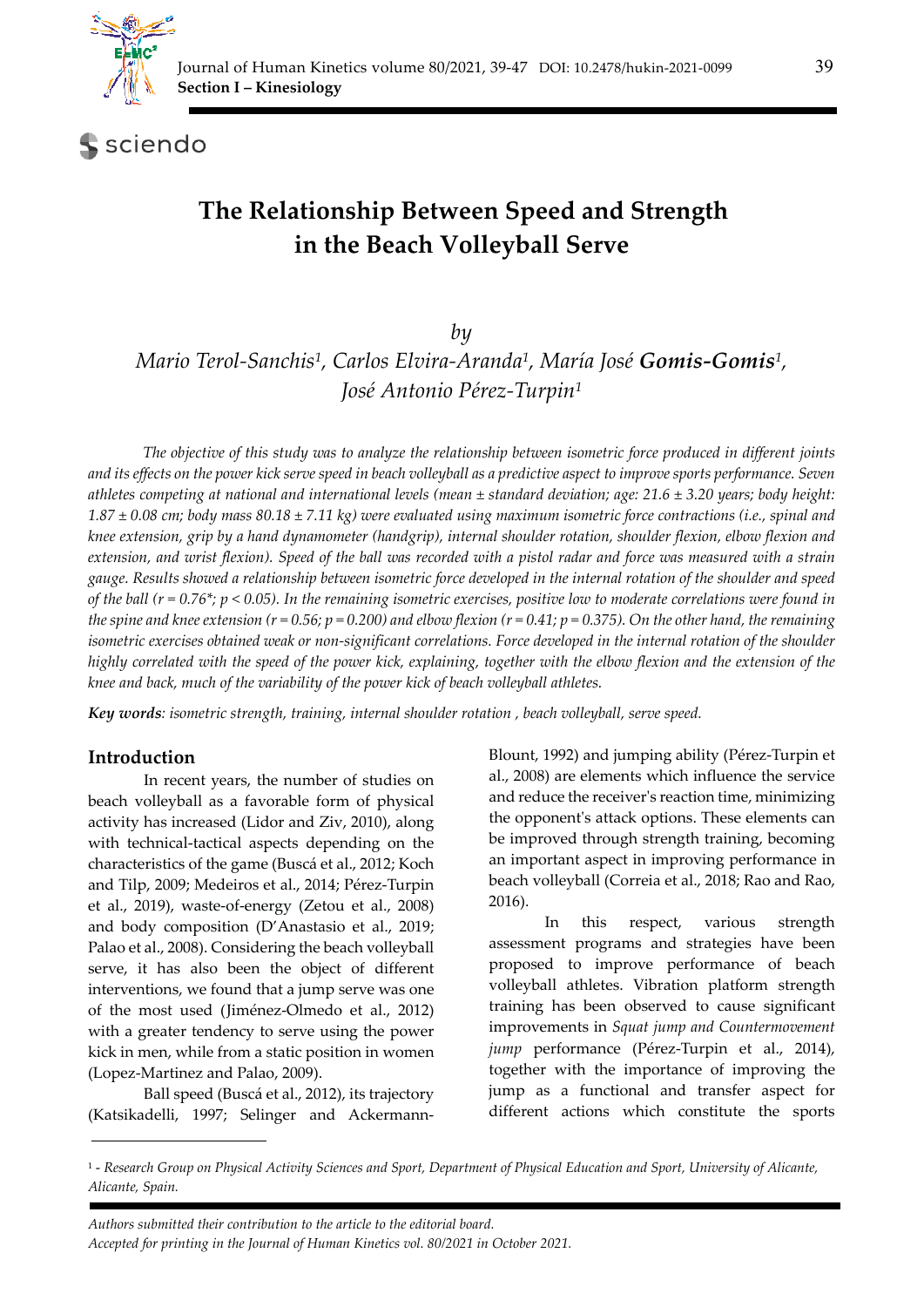specialty (Voigt and Vetter, 2003). Considering other disciplines, strength levels have served as an indicator of serve speed in isokinetic tests (Cohen et al., 1994; Pugh et al., 2003; Signorile et al., 2005) and, with respect to isometric strength, positive correlations in performance have been observed (Ruiter et al., 2006; Stone et al., 2003) as well as others with no significance to the results (Wilson and Murphy, 1996). In this way, different protocols have been used in other disciplines for the evaluation through isometric force with the handgrip, as is the case of the tennis serve, in which the maximum isometric force is related to possible benefits in service speed in the dominant arm (Bonato et al., 2015; Pugh et al., 2003). Another study in female handball players assessed the range of motion (ROM) and isometric force with speed at which the ball was struck (Schwesig et al., 2016). It has been also shown how maximum isometric force allowed for the improvement of aspects related to soccer and wrestling (Kraska et al., 2009; McGuigan et al., 2006; McGuigan and Winchester, 2008; Stone et al., 2003, 2004). Furthermore, ROM and isometric strength of the shoulders and elbow contributed to the improvement in the speed of the ball in experienced handball players, according to Van Der Tillaar and Ettema (2004). In this respect, the work published by Baiget et al. (2016) compared the maximum isometric force developed with the speed of the ball during the tennis serve.

 In volleyball, isokinetic force in the shoulder and its relationship with speed of the ball have been analyzed in elite athletes (Arslan and Albay, 2019). Also, concentric and eccentric strength have been both evaluated in volleyball players, considering changes in force production according to the angle of execution in the shoulder and elbow (Alfredson et al., 1998). In relation to the aforementioned work, greater maximum proximal force has been observed at the end of the acceleration phase in the power kick serve (Reeser et al., 2010). On the other hand, isometric strength has also been studied in volleyball, although no relationship was found with service speed (Hadzic et al., 2014; Lajtai et al., 2009).

Therefore, the objective of the study was to establish the relationship between maximum isometric force developed in eight upper and lower body actions and speed of the ball in the beach volley power kick serve. We also aimed to determine the interference existing between the

maximum force of certain muscle groups measured in isometry and the strike speed in beach volleyball players.

## **Methods**

## *Participants*

Seven male beach volleyball athletes (mean  $\pm$  standard deviation; age: 21.6  $\pm$  3.20 years; body height:  $1.87 \pm 0.08$  m; body mass  $80.18 \pm 7.11$ kg) participated in the study. Players took part in leagues and competitions at regional, national and international levels. All the participants trained an average of 12-25 hours per week, which were divided into specific training modalities (technicaltactical aspects of the sport), aerobic and anaerobic exercises (i.e., acceleration exercises in the sand) and strength training (i.e., lower body strength). All players had a minimum of two year experience in competitive sport. No individual had suffered an injury in the past 12 months or followed a rehabilitation program in the previous 6 months. Players were also asked not to exercise vigorously 24 h before testing.

#### *Procedures*

Research was carried out in 2019, at the facilities of the University of Alicante, Spain. The intervention was carried out on the same day. The study was divided into two phases which consisted of maximum isometric strength and service speed testing. All participants were informed of the protocol to follow and were asked to maintain their normal lifestyle. The intake of caffeine, tea, creatine and nitrate was prohibited for at least 12 h before testing.

#### *Maximum isometric force test*

Participants performed a total of 7 maximum isometric strength exercises in preset order (knee and spine extension, hand grip dynamometer shoulder and elbow flexion, elbow extension, wrist flexion, and internal shoulder rotation). Players were tested only on their dominant side of the body using a strain gauge (Chronojump Bosco system) previously calibrated using a standardized weight. The use of a strain gauge allowed the evaluation of force (N) in each exercise. The position of each exercise was previously defined with the use of goniometry and based on ranges of movement reported by Norkin and Levangie (1992), where the angulation ranges were defined in each plane of the body segments.

All contractions lasted between 3 and 5 s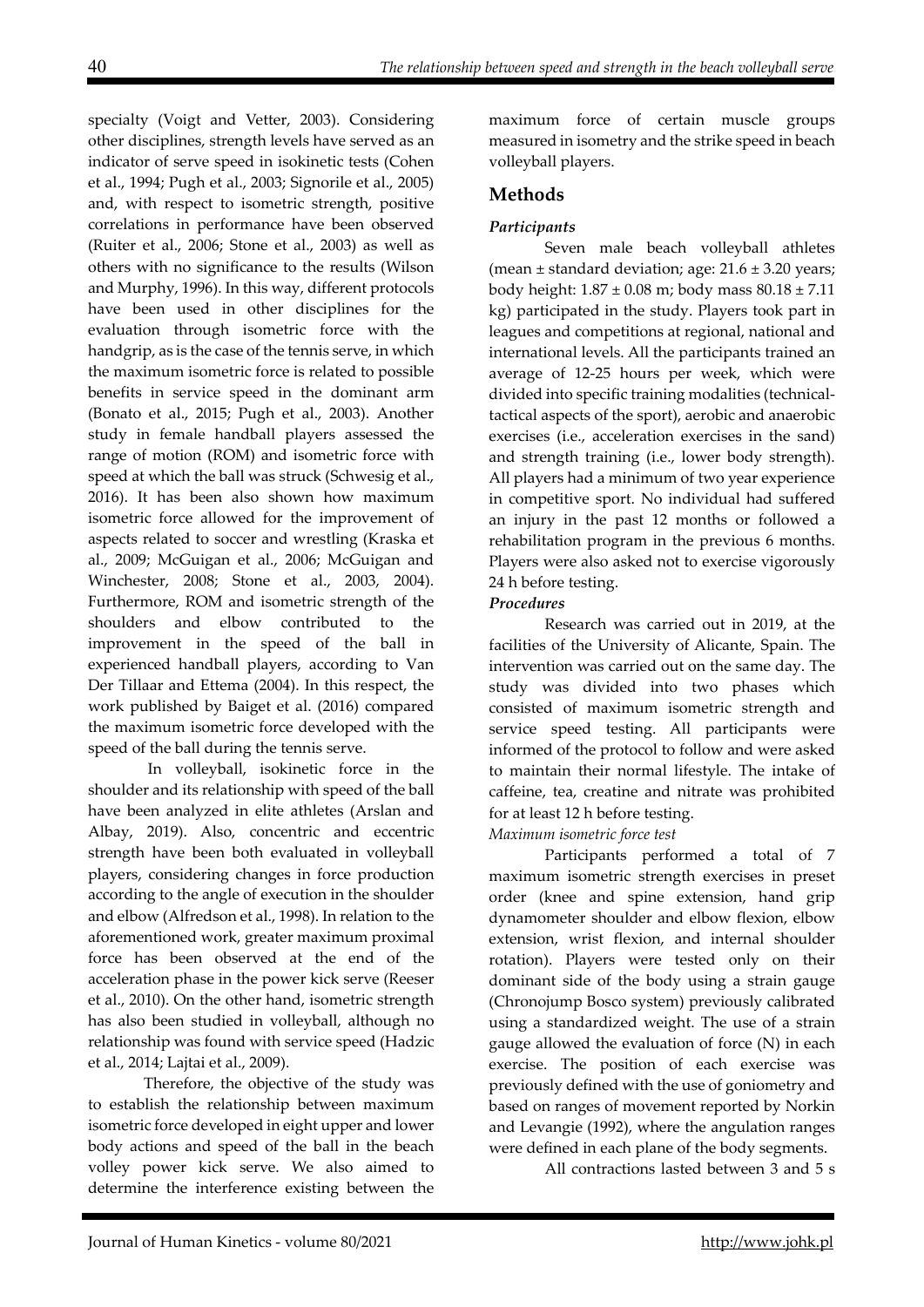with a 1-min rest interval between sets and 5 min between exercises (Baiget et al., 2016). Only verbal support was used to motivate players to perform at their best. For the interpretation of the developed force, the average of each repetition during the performance of isometric contractions was taken into account.

Firstly, the leg and back extensions were performed on a mat with an initial knee flexion position of 70º, 0º being the full extension of the knees. Athletes wore a protection belt attached to a strain gauge where the maximum isometric force was measured through the maximum production of muscle tension per unit of time. The gripping exercise was recorded with a dynamometer (TAKEI 5401 *handgrip*), adapting the gripping force with fingers practically extended, simulating the position of the hand in the power kick serve and, therefore, varying the position of the hand for each participant. Positive feedback on performance and force manifestation was provided. The upper body exercises were performed in a sitting position with hip flexion of 90º. The posterior thigh and the back were in a fixed position, allowing the isolation of the involved muscle groups. Shoulder flexion was performed with the arm abducted at 90º (Hurd et al., 2013) and with the elbow, at all times, remaining fully extended. In flexion, the force vector was directed against gravity. To avoid data errors, the posture was adjusted to isolate the shoulder without performing lateral spinal flexion. For the elbow flexion and extension, this was performed with a different methodology than the previous one. In this case, the shoulder was not abducted, but the elbows were close to the body and with flexion of 90º. Therefore, the elbow flexion was performed against gravity and the extension went with gravity. The wrist flexion was performed with the forearm supported, preventing the activity of the biceps brachii. Finally, for the internal shoulder rotation, attention was paid to the beach volleyball power kick gesture. Athletes were placed in a sitting position with their arms abducted at 90º. From this position, the elbow was flexed at 90º, placing the strain gauge in the opposite direction to the force of the participant. During the execution, the hand did not exceed the medial line of the participant's body, avoiding superior mechanical stress on the shoulder joint at the glenohumeral level. For this purpose, the strain gauge was adapted according to the lever arm and execution of each exercise through the use of

goniometry. Chain weight and strain gauge data were recorded for further analysis. *Service speed test* 

 The service speed test was carried out on the beach volleyball court of the University of Alicante using official balls (FIVB beach champ VLS300 MIKASA). First, athletes performed a general warm-up consisting of joint mobility (i.e., knee flexion and extension, shoulder rotation, ankle dorsiflexion) to subsequently develop a warm-up aimed at intra and intermuscular coordination based on the subsequent technical elements (i.e., jumping and running without the ball). Finally, they were encouraged to take ten serves per player on a trial basis. The warm-up lasted 15 min. Then, a total of 196 power kick serves were registered without opposition (28 per participant). After the execution of each isometric exercise, four hits per participant were carried out at their maximum intensity, thus determining the speed of the ball. In each and every one of them, participants were encouraged to execute the service as strongly as possible, trying to make it valid, knowing that this could interfere with the speed of the ball. The radar was placed 8 m behind the service line and 3 m above the ground (Buscà et al., 2012) in order to record the strikes at a height comparable to the moment at which the athleteʹs hand impacted the ball in motion. To record the speed of the ball, a radar gun was used (Stalker Sport Manual, EUA; Technology Drive TX 75074). *Statistical analysis* 

Descriptive (mean and standard deviation) and inferential tests were performed with SPSS 25.0 (SPSS, Inc., Chicago, IL, USA). The data normality was verified using the Kolmogorov-Smirnov test and the Pearson correlation coefficient was used to determine the relationship between the maximum isometric force developed and the speed of the service. Finally, multiple regression analysis was carried out observing the percentage of variance explained in the speed of the hit for each execution. The level of significance was set at *p* < 0.05.

#### **Results**

Altogether, a total of 196 strikes (28 per player) were recorded after the power kick, analyzing only valid services. The relationship between the maximum isometric force developed in the tests performed and the speed of the ball is presented in Table 1.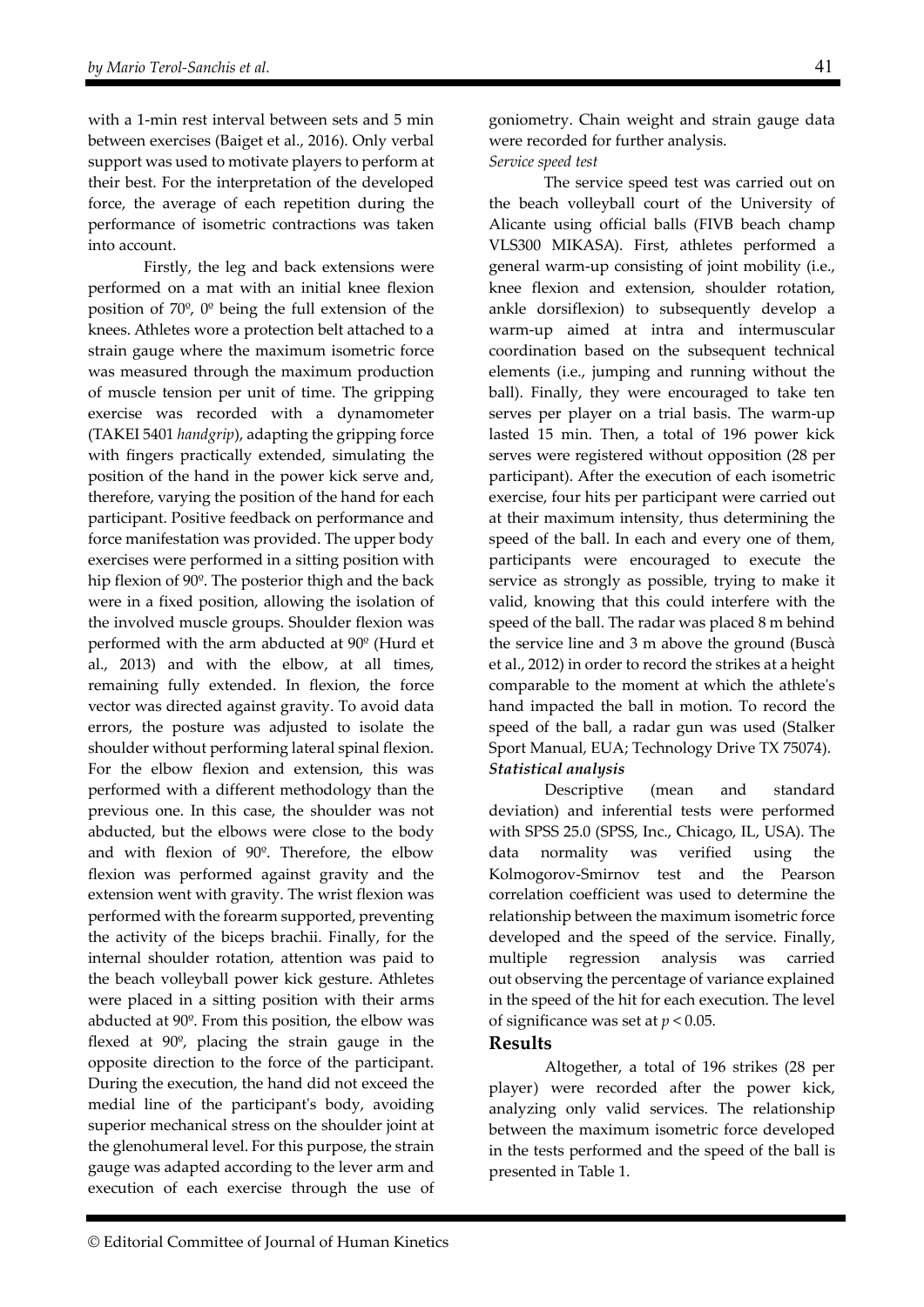Force values showed that the highest positive correlation was found between the speed of the power kick serve and the internal rotation of the shoulder ( $r = 0.76$ <sup>\*</sup>;  $p < 0.05$ ). In the other variables, there was no strong positive correlation, although a moderate correlation was observed in knee and back extension ( $r = 0.56$ ;  $p = 0.200$ ) and elbow flexion  $(r = 0.41; p = 0.375)$ , with no statistical significance. On the other hand, a null Pearson correlation value was found in wrist flexion, in which the *p* value did not show significant differences ( $r = -0.02$ ;  $p = 0.955$ ), and in the shoulder flexion ( $r = -0.01$ ;  $p = 0.954$ ). Information on speed of the ball is presented in Table 2, where the average speed values and standard deviation of the shots considered good are provided for players who took part in international, regional and national competitions.

On the other hand, using multiple regression analysis, we observed that the internal

rotation of the shoulder explained 57% of the variance of the speed of the beach volleyball service, with significant differences ( $p = 0.047$ ). When analyzing the extension of the spine and knee together with the internal rotation of the shoulder, we observed that they explained 62.5% of the variance of the speed of the service with a non-significant  $p$  value ( $p = 0.141$ ). The service speed prediction regression equation was: Service speed =  $71-99 + (0.03 \times \text{internal shoulder rotation})$  $+$  (0.003  $\times$  knee and spine extension).

Finally, considering all the values of the isometric force obtained and speed of the ball, no correlation was observed in the entire set of body segments between isometric force and striking speed. Consequently, the developed isometric force of the analyzed variables did not correlate with the speed of the ball in the beach volleyball power kick serve  $(r = -0.25)$ .

|                                 | Isometric force, standard deviation, r (Pearson's correlation), p (statistical significance) | Table 1     |                  |
|---------------------------------|----------------------------------------------------------------------------------------------|-------------|------------------|
| Maximal isometric strength test | Maximum isometric force (N±SD)                                                               | $\mathbf r$ | $\boldsymbol{p}$ |
| Knee and back extension         | $1332.92 \pm 201.19$                                                                         | 0.56        | 0.200            |
| Grip (handgrip)                 | $429.94 \pm 61.63$                                                                           | 0.14        | 0.750            |
| Shoulder flex                   | $137.31 \pm 8.61$                                                                            | $-0.01$     | 0.954            |
| Elbow flex                      | $241.26 \pm 20.13$                                                                           | 0.41        | 0.375            |
| Elbow extension                 | $179.43 \pm 18.80$                                                                           | 0.21        | 0.640            |
| Wrist flex                      | $251.05 \pm 35.91$                                                                           | $-0.02$     | 0.955            |
| Shoulder internal rotation      | $186.24 \pm 24.28$                                                                           | $0.76*$     | 0.047            |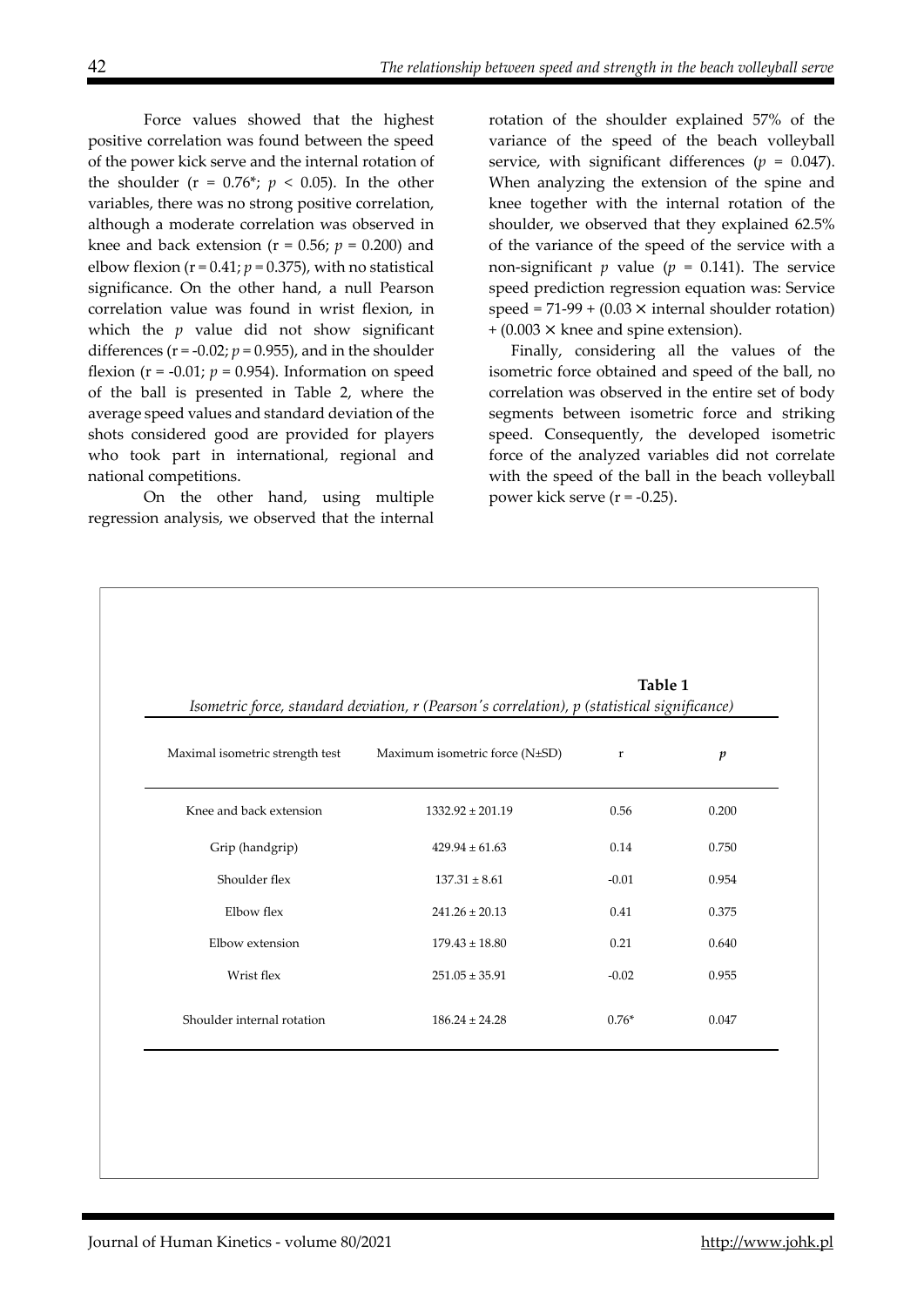|                                                                | Half serve speed (km/h) | Considered good<br>$(\%)$ |  |
|----------------------------------------------------------------|-------------------------|---------------------------|--|
| Players participating in national and regional<br>competitions | $70.97 \pm 3.46$        | 46.43%                    |  |
| Players participating in international competitions            | $72.98 \pm 4.82$        | 60.71%                    |  |
| Total of good hits                                             | $72.12 \pm 1.09$        | 100%                      |  |
|                                                                |                         |                           |  |
|                                                                |                         |                           |  |

## **Discussion**

The objective of the study was to establish the relationship between the maximum isometric force developed in eight upper and lower body movements and the speed of the ball in the beach volleyball power kick serve.

Our main finding was a moderate-high positive correlation between maximum isometric force developed by participants and the speed of the ball in the beach volleyball power kick serve when internal shoulder rotation was performed. In other cases, such as elbow flexion and knee and spine extension, a certain low-to-moderate positive relationship was found, yet without statistical significance. However, when analyzing isometric strength of all the exercises together, no correlation with the speed of the beach volleyball power kick serve was observed  $(r = -0.25)$ , the conclusion being that maximum isometric force was not a fundamental aspect of the volleyball service as a whole, because it is a fully dynamic movement which requires great intra- and intermuscular coordination. On the other hand, when analyzing the extension of the spine and knee ( $r = 0.56$ ;  $p =$ 

0.200) and the internal rotation of the shoulder, we observed that they could explain 62.5% of the variance of the speed of the ball ( $R^2 = 0.625$ ) without statistical significance  $(p = 0.141)$ . Analyzing the technical gesture of the service, the success or error of a good service can be influenced by the playerʹs jumping ability and, therefore, the coefficient found for achieving a successful service seems reasonable (Giatsis et al., 2004; Giatsis and Tzetzis, 2003). Thus, we can state that there may have been an interference between the speed of the service and the number of services considered good performed during the intervention.

The importance of isometric strength has been demonstrated in many sports (McGuigan and Winchester, 2008), both in terms of performance (Ishøi et al., 2018) and in favor of the prevention and treatment of sports injuries (Charlton et al., 2018). In volleyball, there is no literature which relates to the development of isometric force and the power kick serve. Our findings suggest the importance of internal shoulder rotation in beach volleyball. Several studies have been carried out in which force developed at different angles of the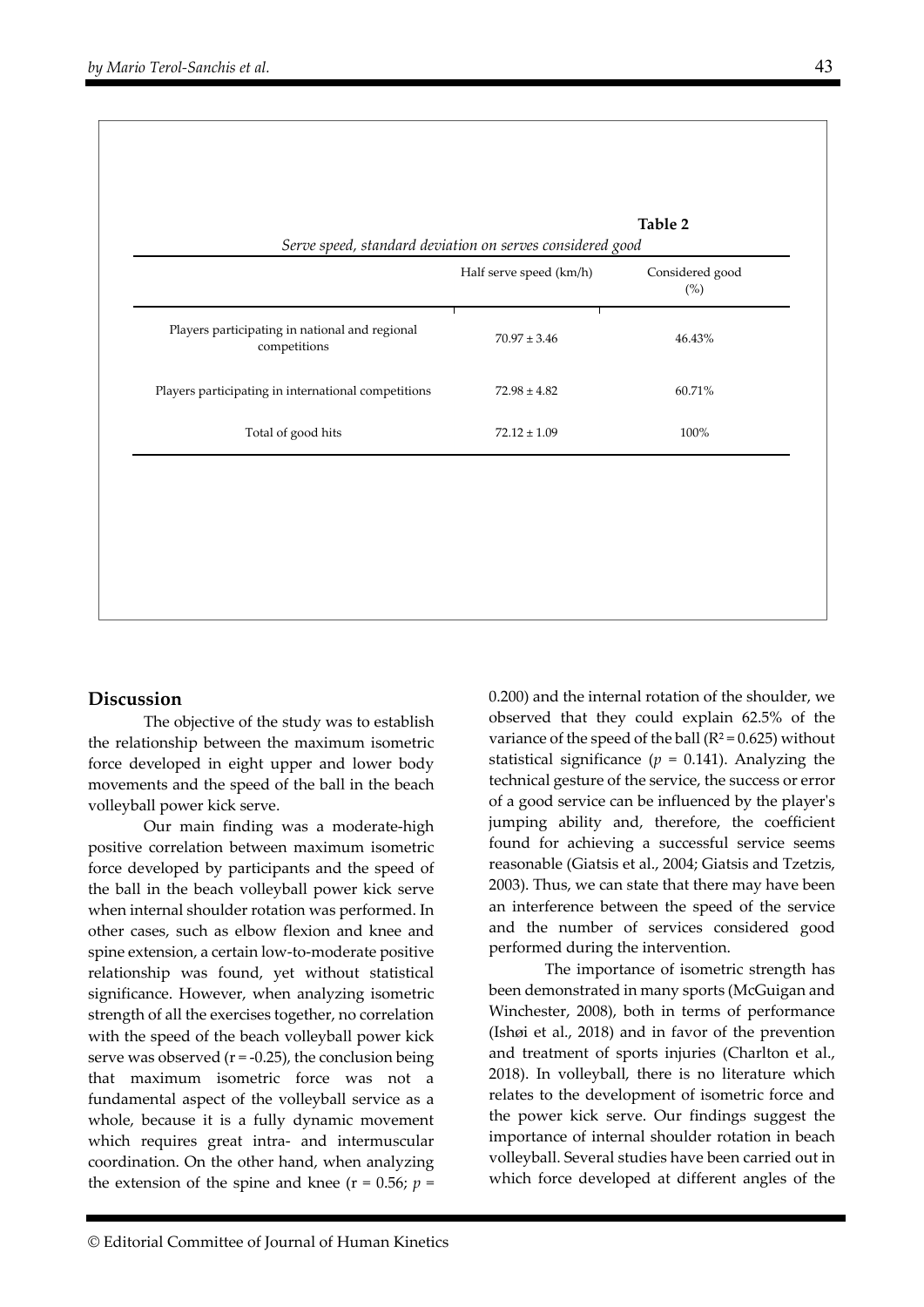shoulder and elbows was analyzed concentrically and eccentrically (Alfredson et al., 1998), as well as aspects related to the way the ball was struck and the speed of the ball in beach volleyball (Buscá et al., 2012); furthermore. performance analysis has been conducted (Pérez-Turpin et al., 2008). Also, isometric shoulder assessment tests have been carried out which present some similarity to the present study, though fundamentally focusing on injuries of both the dominant and non-dominant arms (Hadzic et al., 2014). In addition, service speed has been studied in serves in the FIVB *World Tour* (Palao and Valades, 2014), and here is where the intervention carried out may possibly be relevant. Thus, the present work develops a novel approach in an attempt to establish a relationship between the speed of the service and strength which athletes are capable of exercising in an isometric way.

Regarding other sports, the relationship between the force developed by isometric exercise in different ROMs and the speed of the ball in motion has been studied, and the tests carried out yielded positive correlations (Baiget et al., 2016; Schwesig et al., 2016). In tennis, no strong relationship between the internal rotation of the shoulder and the speed of the service has been found using isokinetic tests (Cohen et al., 1994; Pugh et al., 2003). On the other hand, beach volleyball players have to perform repeated maximal overhead movements of the upper extremities when serving (Seminati and Minetti, 2013), thus, improving shoulder strength is important for proper functionality. In isokinetic tests, however, optimal force values have been found in the dominant arm at  $57.18 \pm 7.58^{\circ}$ , reaching an average service speed of  $70.55 \pm 3.66$ km/h, with no direct relationship between developed isokinetic force and shoulder rotation (Arslan and Albay, 2019).

Another aspect worth highlighting in the intervention was the speed at which the ball was struck. It has been seen that at a faster strike speed, athletes had higher error rates. Only good services were analyzed in our study, probably interfering with the speed of the ball. Moras et al. (2008) observed that serving at high and medium speed might not be the best option due to the percentage of errors and that it varied depending on the sports level and sex. In this respect, the sports level of our athletes was varied and, therefore, the success rate of the services and the speed of the serve could

have been influenced.

On the other hand, when analyzing the variance explained by the strike speed, it coincides with that of other studies. More than half of this corresponds to the internal rotation of the shoulder (57%) and, if we add the extension of the spine and knee, 62.5% of the variance in serve speed could be explained. Baiget et al. (2016), in the tennis service, showed similar data to those of the present study. Accordingly, we can affirm that isometric tests can be a good option for evaluating the beach volleyball serve, because different body segments involved in the discipline can be analyzed. Conversely, some studies carried out in tennis have not found any relationship between the work of the internal rotation of the shoulder and the speed of the serve in a force test using isokinetic dynamometers (Cohen et al., 1994; Pugh et al., 2003; Signorile et al., 2005). In any case, carrying out training programs related to isometric strength can be associated with significant improvements in actions of a dynamic nature (Folland et al., 2005) and, therefore, can be considered a good option for beach volleyball athletes.

There are certain limitations of the study. On the one hand, variables such as technique, coordination or flexibility of participants were not considered, since the study sample consisted of players of different sports levels. On the other hand, the explained variance of the speed of the service may have been influenced by isometric measurements. Here participants were evaluated within the same joint ranges, without differentiating the ability to generate force based on the position and individual ROM. Therefore, the static positions cannot replicate all the ROMs which determine a beach volley power kick serve (Murphy and Wilson, 1997) and, therefore, a direct transfer cannot be established. Furthermore, when performing the intervention on the same day and uninterruptedly, factors such as fatigue could cause distortions both in the execution of each isometric exercise and in the speed of the ball itself. In conclusion, the present study demonstrated a strong correlation between maximum isometric force developed during internal shoulder rotation and the speed of the beach volleyball power kick serve.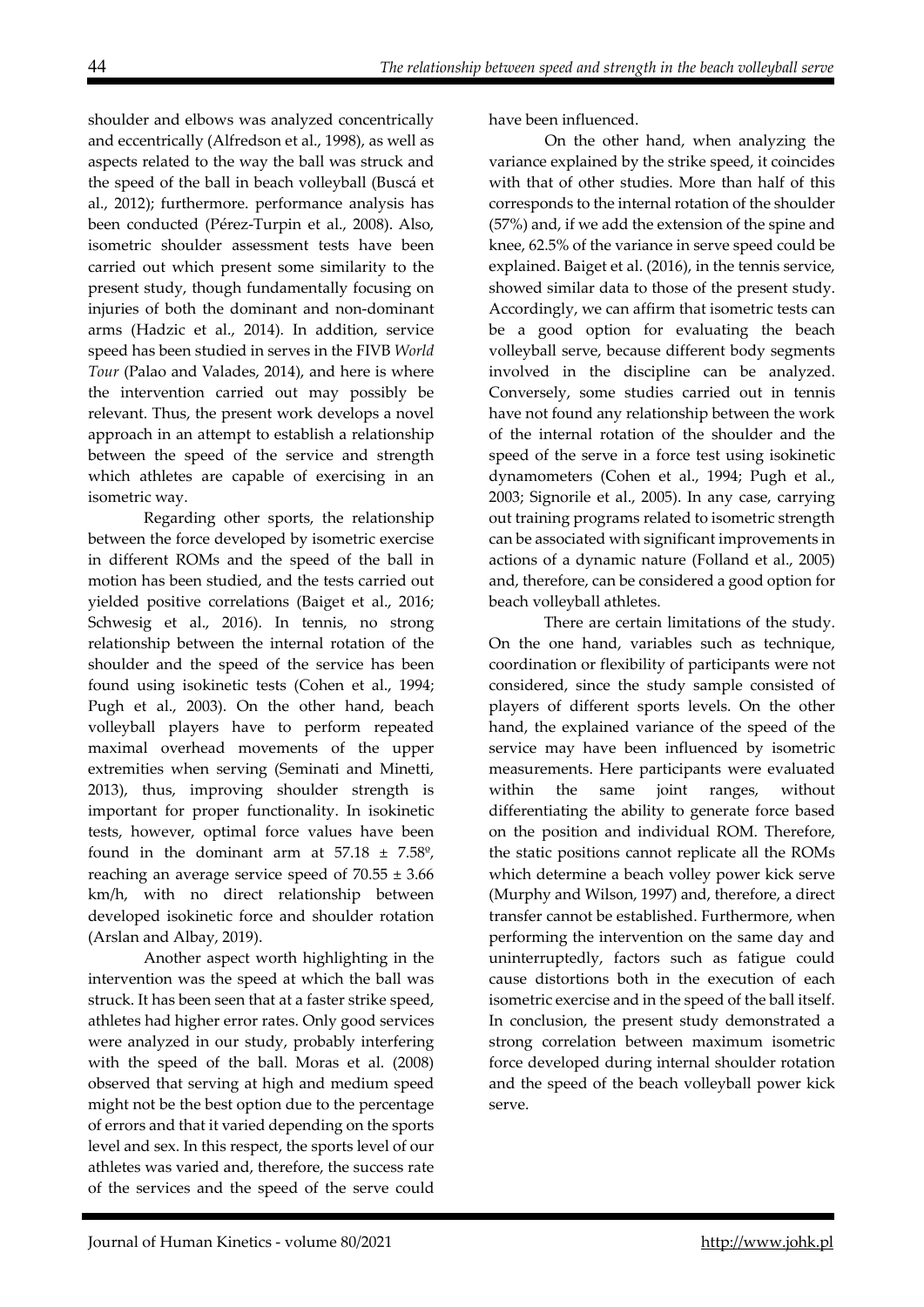#### **References**

- Alfredson H, Pietilä T, Lorentzon R. Concentric and eccentric shoulder and elbow muscle strength in female volleyball players and non-active females. *Scand J Med Sci Spor*, 1998; 8(5): 265–270
- Arslan Y, Albay F. The relation between isokinetic strength, shoulder mobility and ball velocity at elite male volleyball players. *Universal Journal of Educational Research*, 2019; 7(3): 848–852
- Baiget E, Corbi F, Fuentes JP, Fernández-Fernández J. The Relationship between Maximum Isometric Strength and Ball Velocity in the Tennis Serve. *J Hum Kinet*, 2016; 53(1): 63–71
- Bonato M, Maggioni MA, Rossi C, Rampichini S, La Torre A, Merati G. Relationship between anthropometric or functional characteristics and maximal serve velocity in professional tennis players. *J Sport Med Phys Fit*, 2015; 55: 1157– 1165
- Buscá B, Moras G, Javier PA, Rodríguez-Jiménez S. The influence of serve characteristics on performance in men's and women's high-standard beach volleyball. *J Sport Sci*, 2012; 30(3): 269–276
- Charlton P, Raysmith B, Wollin M, Rice S, Purdam C, Clark R, Drew M. Full training but not full function: Isometric hamstring strength deficits identified up to three years following injury in Australian Football athletes. *J Sport Sci Med*, 2018; 21: S33
- Cohen DB, Mont MA, Campbell KR, Vogelstein BN, Loewy JW. Upper extremity physical factors affecting tennis serve velocity. *Am J Sport Med,* 1994; 22: 746–750
- Correia RF, Savano LPJ, De Oliveira DV, Antunes MD, Matias V, Anversa ALB. Impact of an interventive program on the neuromotor capacities of beach volleyball athletes. *Mundo Da Saude*, 2018; 42(2): 283–300
- D'Anastasio R, Milivojevic A, Cilli J, Icaro I, Viciano J. Anthropometric profiles and somatotypes of female volleyball and beach volleyball players. *Int J Morphol*, 2019; 37(4): 1480–1485
- Folland JP, Hawker K, Leach B, Little T, Jones DA. Strength training: Isometric training at a range of joint angles versus dynamic training*. J Sport Sci,* 2005; 23(8): 817–824
- Giatsis G, Kollias I, Panoutsakopoulos V, Papaiakovou G. Volleyball: Biomechanical differences in elite beachvolleyball players in vertical squat jump on rigid and sand surface. *Sport Biomech*, 2004; 3(1): 145–158
- Giatsis G, Papadopoulou S, Dimitrov P, Likesas G. Comparison of beach volleyball team performance parameters after reduction in the court's dimensions. *Int J Perf Anal Spor*, 2003; 6 (1): 2-5
- Giatsis G, Tzetzis G. Comparison of performance for winning and losing beach volleyball teams on different court dimension. *Int J Perf Anal Spor*, 2003; 3(1): 65-74
- Hadzic V, Sattler T, Veselko M, Markovic G, Dervisevic E. Strength asymmetry of the shoulders in elite volleyball players. *J Athl Training*, 2014; 49(3): 338–344
- Hurd WJ, Morrow MM, Kaufman KR. Tri-axial accelerometer analysis techniques for evaluating functional use of the extremities. *J Electromyogr Kines*, 2013; 23(4): 924–929
- Ishøi L, Nielsen MF, Thornton KB, Krommes KK, Thorborg K. The Influence of Hamstring Muscle Peak Torque and Rate Of Torque Development for Sprinting Performance in Football Players: A Cross-Sectional Study. *Int J Sport Physiol Perform,* 2019; 14(5): 665-673
- Jiménez-Olmedo JM, Penichet-Tomás A, Sáiz-Colomina S, Martínez-Carbonell JA, Jove-Tossi MA. Serve analysis of professional players in beach volleyball. *Journal of Human Sport and Exercise*, 2012; 7(3): 706– 713
- Katsikadelli A. Tactical analysis of the serve in volleyball in relation to the execution distance. *Coaching and Sport Science Journal,* 1997; 2: 13-16
- Koch C, Tilp M. Beach volleyball techniques and tactics: A comparison of male and female playing characteristics. *Kinesiology*, 2009; 41: 52–59
- Kraska JM, Ramsey MW, Haff GG, Fethke N, Sands WA, Stone ME, Stone MH. Relationship between strength characteristics and unweighted and weighted vertical jump height. *Int J Sport Physiol*, 2009; 4: 461–73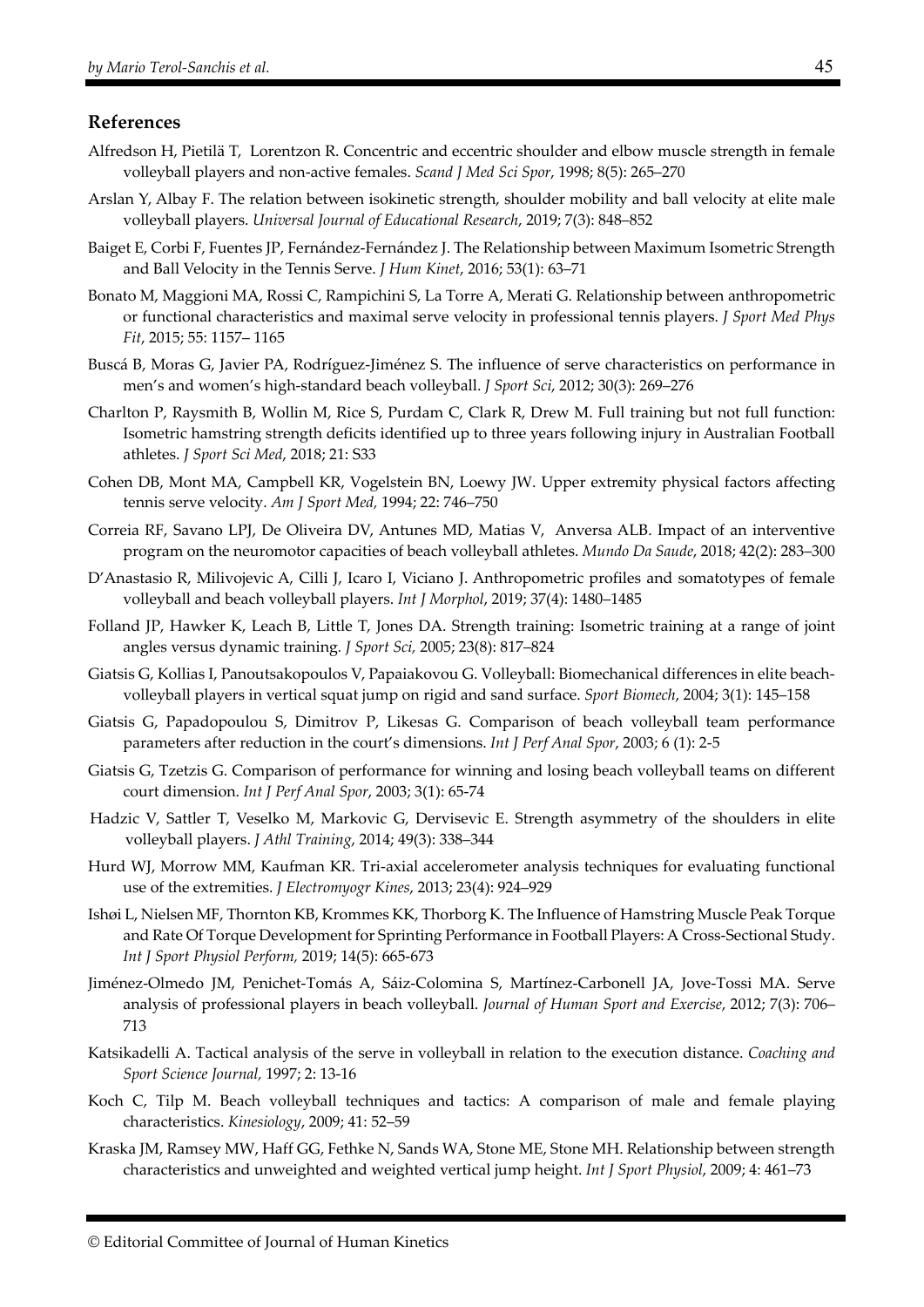- Lajtai G, Pfirrmann CWA, Aitzetmüller G, Pirkl C, Gerber C, Jost B. The shoulders of professional beach volleyball players: High prevalence of infraspinatus muscle atrophy. *Am J Sport Med*, 2009; 37(7): 1375– 1383
- Lopez-Martinez AB, Palao JM. Effect of serve execution on serve efficacy in men's and women's beach volleyball. *International Journal of Applied Sports Sciences*, 2009; 21(1): 1–16
- McGuigan MR, Winchester JB. The relationship between isometric and dynamic strength in college football players. *J Sport Sci Med*, 2008; 7: 101–105
- McGuigan MR, Winchester JB, Erickson T. The importance of isometric maximum strength in college wrestlers*. J Sport Sci Med*, 2006; 1(5): 108-113
- Medeiros AIA, Mesquita IM, Marcelino RO, Palao JM. Effects of technique, age and player's role on serve and attack efficacy in high level beach volleyball players. *Int J Perf Anal Spor*, 2014; 14(3): 680–691
- Moras G, Peña J, Rodríguez S, Vallejo L, Tous-Fajardo J, Mujika I. A comparative study between serve mode and speed and its effectiveness in a high-level volleyball tournament. *J Sport Med Phys Fit*, 2008; 48(1): 31
- Murphy AJ, Wilson GJ. The ability of tests of muscular function to reflect training-induced changes in performance. *J Sport Sci*, 1997; 15(2): 191–200
- Norkin C, Levangie P. *Joint structure & function: a comprehensive analysis*. Philadelphia: Davis; 1992
- Palao JM, Valades D. Serve speed peaks in FIVB World Tour beach volleyball (2005-2012). *Acta Kinesiologica*, 2014; 8: 2012–2015
- Palao JM, Gutiérrez D, Frideres JE. Height, weight, body mass index, and age in beach volleyball players in relation to level and position. *J Sport Med Phys Fit*, 2008; 48(4): 466
- Pérez-Turpin JA, Campos-Gutiérrez LM, Elvira-Aranda C, Gomis-Gomis MJ, Suárez-Llorca C, Andreu-Cabrera E. Performance indicator in young beach volleyball elite. *Front Physiol*, 2019; 10: 2712
- Pérez-Turpin JA, Cortell JM, Chinchilla JJ, Cejuela R, Suárez C. Analysis of jump patterns in competition for elite male Beach Volleyball players. *Int J Perf Anal Spor*, 2008; 8(2): 94-101
- Pérez-Turpin JA, Zmijewski P, Jimenez-Olmedo JM, Jové-Tossi MA, Martínez-Carbonell A, Suárez-Llorca C, Andreu-Cabrera E. Effects of whole body vibration on strength and jumping performance in volleyball and beach volleyball players. *Biol Sport*, 2014; 31(3): 239–245
- Pugh SF, Kovaleski JE, Heitman RJ, Gilley WF. Upper and lower body strength in relation to ball speed during a serve by male collegiate tennis players. *Percept Motor Skill*, 2003; 97: 867–872
- Rao NRC, Rao RR. Specific influence of selected plyometric training exercises on jump serve among inter collegiate men volleyball players. *International Journal of Physical Education, Sports and Health*, 2016; 3: 143- 147
- Reeser JC, Fleisig GS, Bolt B, Ruan M. Upper Limb Biomechanics During the Volleyball Serve and Spike. *Sports Health*, 2010; 2(5): 368–374
- Lidor R, Ziv G. Physical and Physiological Attributes of Female Volleyball Players—A review. *J Strength Cond Res*, 2010; 24(7): 1963–1973
- Ruiter CJ, Van Leeuwen D, Heijblom A, Bobbert MF, de Haan A. Fast unilateral isometric knee extension torque development and bilateral jump height. *Med Sci Sport Exer,* 2006; 38: 1843–1852
- Schwesig R, Hermassi S, Wagner H, Fischer D, Fieseler G, Molitor T, Delank KS. Relationship between the range of motion and isometric strength of elbow and shoulder joints and ball velocity in women team handball players. *J Strength Cond Res*, 2016; 30(12): 3428–3435
- Selinger A. Ackermann-Blount J. *Power Volleyball*. Thessaloniki: Salto; 1991
- Seminati E, Minetti AE. Overuse in volleyball training/practice: A review on shoulder and spine-related injuries. *Eur J Sport Sci,* 2013; 13(6): 732–743
- Signorile JF, Sandler DJ, Smith WN, Stoutenberg M, Perry AC. Correlation analyses and regression modelling between isokinetic testing and on-court performance in competitive adolescent tennis players. *J Strength Cond Res*, 2005; 19: 519–526